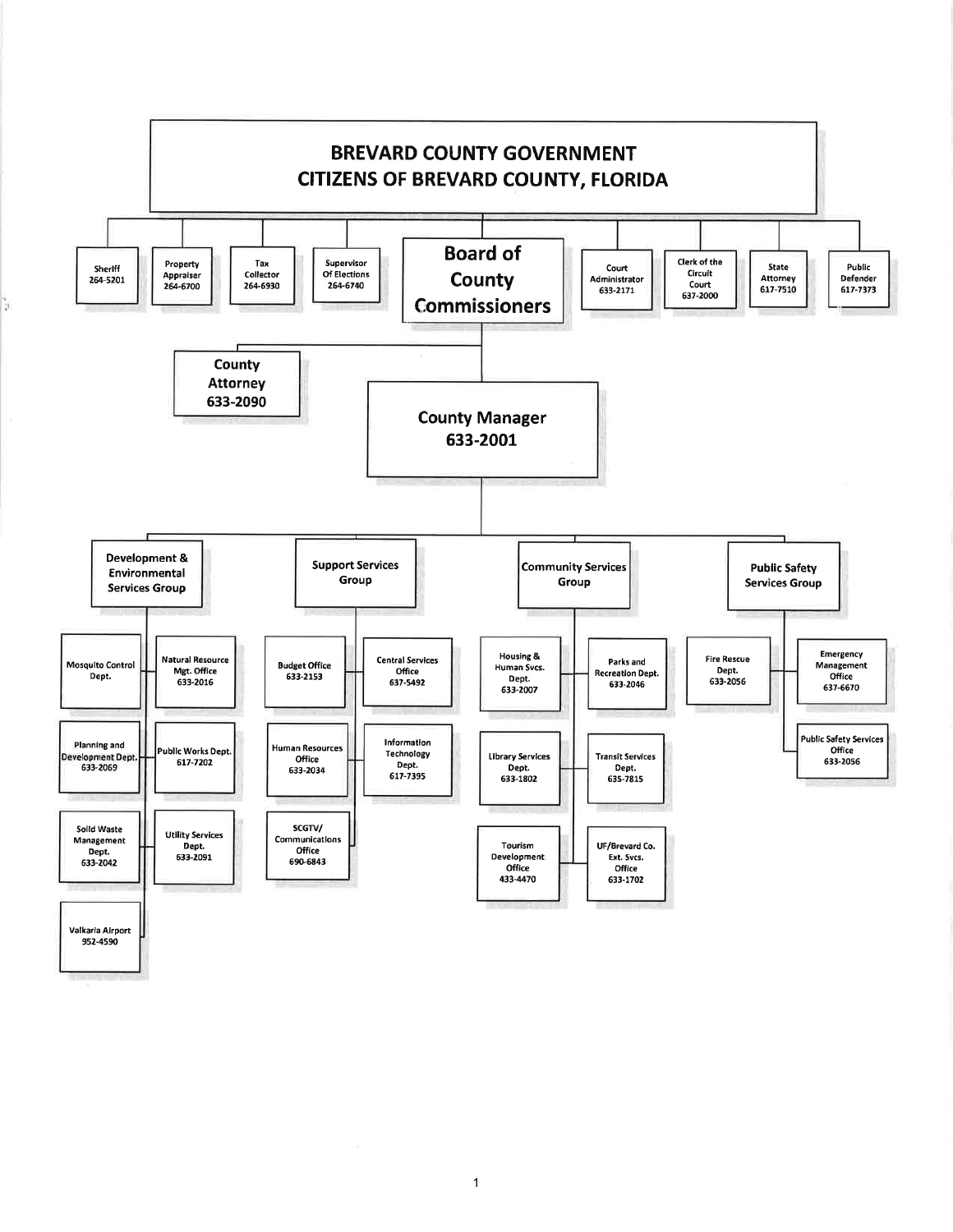### BOARD OF COUNTY COMMISSIONERS



# ADOPTED BUDGET FY2018.2019 s1,669,593

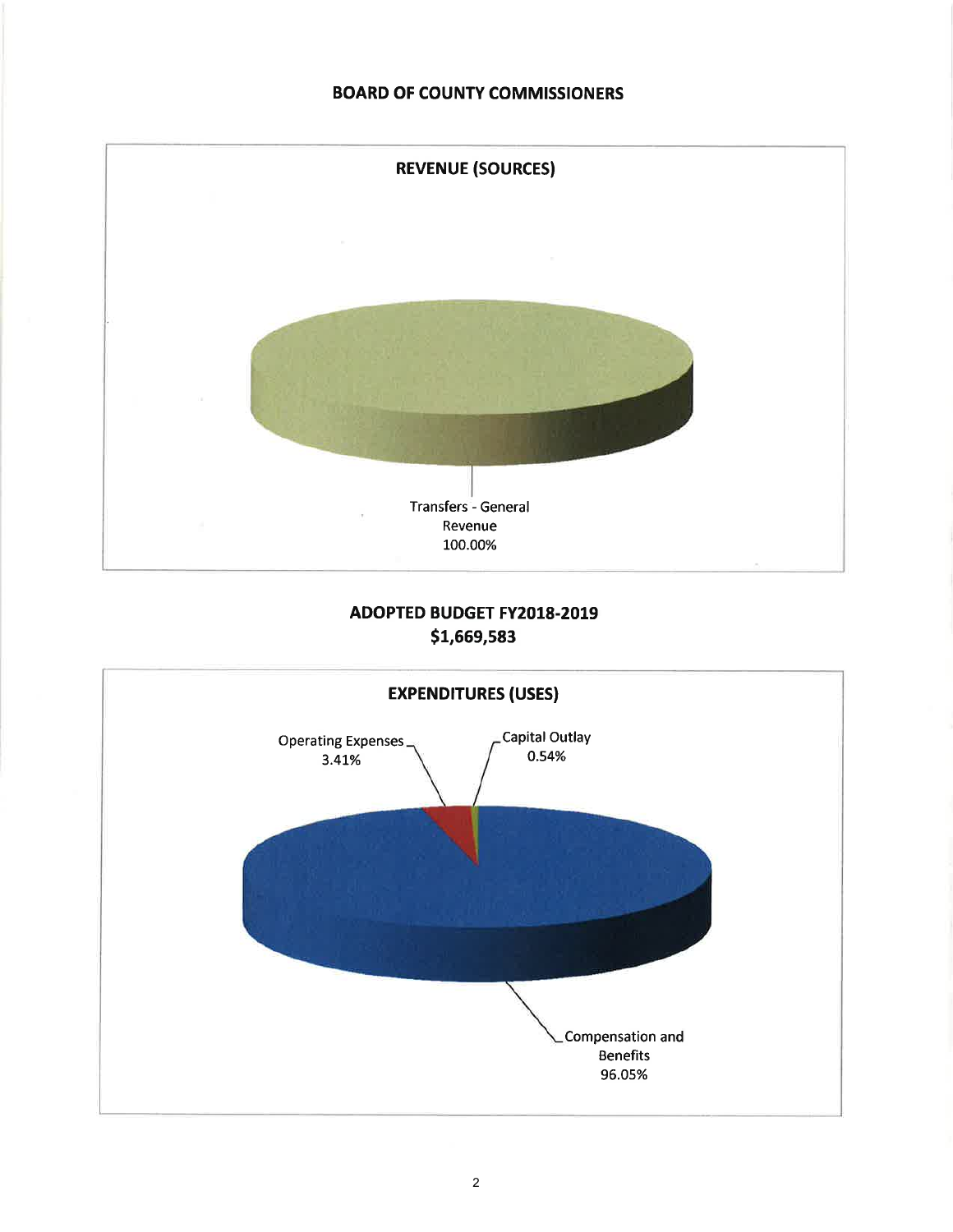## BOARD OF COUNTY COMMISSIONERS **SUMMARY**

### MISSION STATEMENT:

The Board of County Commissioners, as established by the County Charter, is elected by the citizens to serve as the policy making legislative body for Brevard County, Florida. The result of the state of the state of the state of the state of the state of the state of the state of the state of the state of the state of the state of the state of

 $1<sub>2</sub>$ 

### PROGRAMS AND SERVICES:

### ACCOMPLISHMENTS, INITIATIVES, TRENDS AND ISSUES AND SERVICE LEVEL IMPACTS:

#### **BOARD OF COUNTY COMMISSIONERS**

- Each Commissioner provides responsive service to constituents through the five District Offices:
	- o District 1: 2000 South Washington Avenue,  $2^{nd}$  Floor, Titusville, Florida
	- o District 2:2575 North Courtenay Parkway, Suite 200, Merritt lsland, Florida
	- o District 3: 2539 Palm Bay Road NE, Palm Bay, Florida
	- o District 4:2725 Judge Fran Jamieson Way, Building C-Suite 2L4,Yiera, Florida
	- o District 5:490 Centre Lake Drive, Suite 175, Palm Bay, Florida

#### Accomplishments:

- **•** Provided overall policy direction for all County's operations
- . Established standards and levels of service for public safety, growth management, culture and recreation, and environmental and human services

• Made appointments to subordinate and special boards and committees serving various purposes of the county Initiatives:

- . Create policies which promote effectiveness and efficiency
- Promote policies which encourage the development of public/private partnerships
- Develop policies which express the value of County Services

#### Trends and Issues:

- The budget for the Board of County Commissioners is comprised of the budget of the five Commissioner's offices and a shared administrative expense budget. a
- The Board of County Commissioners governs and services a County which has: a
	- o 1,557 square miles in area (1,018 square miles of land area and 539 miles of waterways)
	- o Population of 575,315 in 2017 as estimated by the Florida Legislature Office of Economic and Demographic Research

Service Level Impacts:

N/A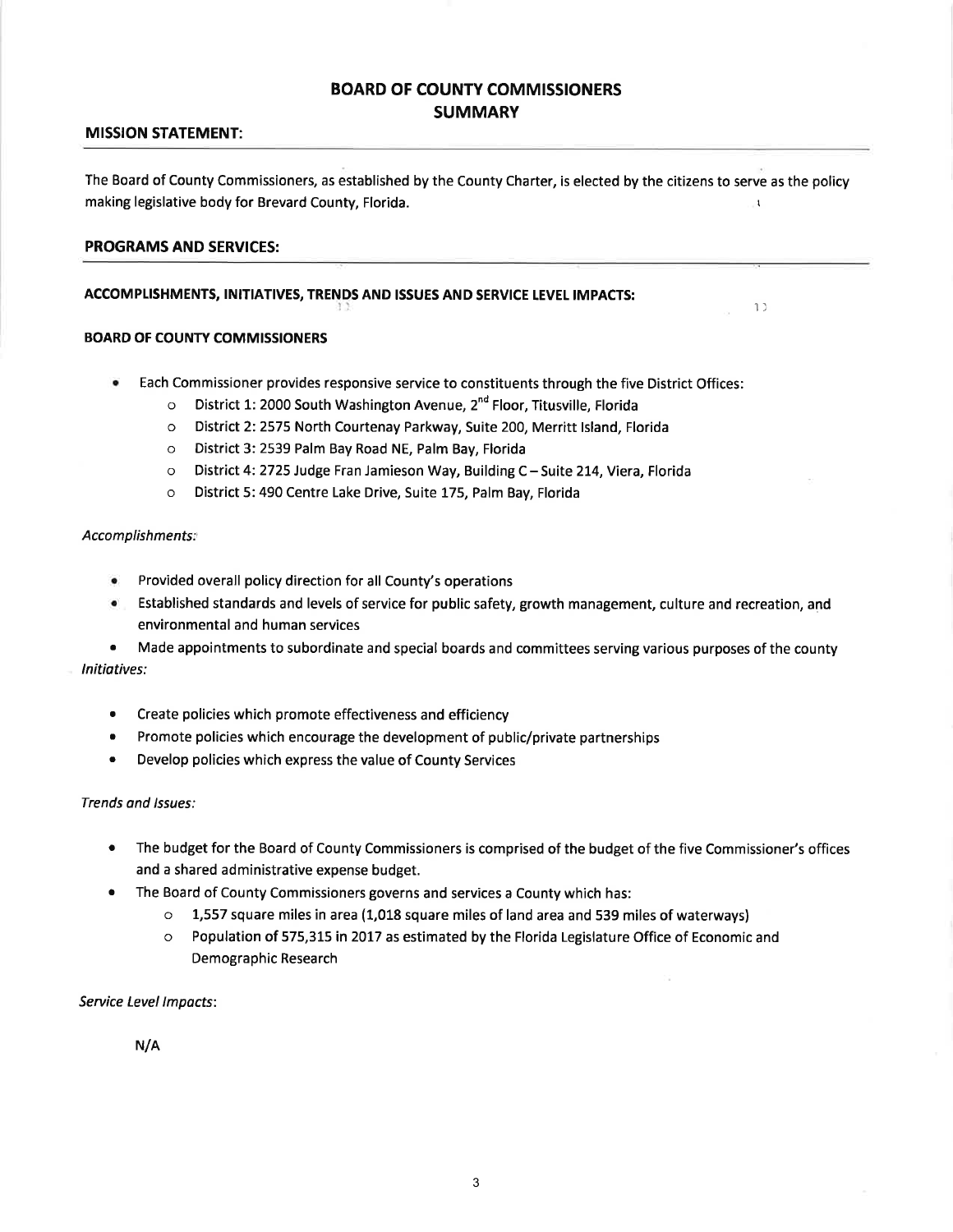### **BOARD OF COUNTY COMMISSIONERS: SUMMARY**

## PROGRAM REVENUES AND EXPENDITURES

|                                                  | <b>Final</b>  |                        | <b>Adopted</b>         |                   |                 |
|--------------------------------------------------|---------------|------------------------|------------------------|-------------------|-----------------|
|                                                  | <b>Actual</b> | <b>Budget</b>          | <b>Budget</b>          |                   | %               |
|                                                  | FY2016-2017   | FY2017-2018            | FY2018-2019            | <b>Difference</b> | (Inc)/Dec       |
| <b>REVENUES:</b>                                 |               |                        |                        |                   |                 |
| Taxes                                            | \$0           | \$0                    | \$0                    | \$0               | 0.00%           |
|                                                  | \$0           | \$0                    | \$0                    | \$0               | 0.00%           |
| Permits, Fees & Spec. Assess.                    | \$0           | \$0                    | \$0                    | \$0               | 0.00%           |
| Intergovernmental<br>Charges for Services        | \$0           | \$0                    | \$0                    | \$0               | 0.00%           |
| <b>Fines and Forfeits</b>                        | \$0           | \$0                    | \$0                    | \$0               | 0.00%           |
| Miscellaneous                                    | \$0           | \$0                    | \$0                    | \$0               | 0.00%           |
| <b>Statutory Reduction</b>                       | \$0           | \$0                    | \$0                    | \$0               | 0.00%           |
| <b>Operating Revenues</b>                        | \$0           | \$0                    | \$0                    | \$0               | 0.00%           |
|                                                  |               |                        |                        |                   |                 |
| <b>Balance Forward</b>                           | \$0           | \$0                    | \$0                    | \$0               | 0.00%           |
| <b>Transfers - General Revenue</b>               | \$1,552,341   | \$1,623,098            | \$1,669,583            | \$46,485          | 2.86%           |
| <b>Transfers - Other</b>                         | \$0           | \$0                    | \$0                    | \$0               | 0.00%           |
| <b>Other Finance Source</b>                      | \$0           | \$0                    | \$0                    | \$0               | 0.00%           |
| <b>Non-Operating Revenues</b>                    | \$1,552,341   | \$1,623,098            | \$1,669,583            | \$46,485          | 2.86%           |
| <b>TOTAL REVENUES</b>                            | \$1,552,341   | \$1,623,098            | \$1,669,583            | \$46,485          | 2.86%           |
| <b>EXPENDITURES</b>                              |               |                        |                        |                   |                 |
| Compensation and Benefits                        | \$1,498,116   | \$1,568,493            | \$1,603,670            | \$35,177          | 2.24%           |
| <b>Operating Expenses</b>                        | \$52,423      | \$50,605               | \$56,913               | \$6,308           | 12.47%          |
| Capital Outlay                                   | \$1,802       | \$4,000                | \$9,000                | \$5,000           | 125.00%         |
| <b>Grants and Aid</b>                            | \$0           | \$0                    | \$0                    | \$0               | 0.00%           |
| <b>Operating Expenditures</b>                    | \$1,552,341   | \$1,623,098            | \$1,669,583            | \$46,485          | 2.86%           |
| <b>CIP</b>                                       | \$0           |                        |                        |                   |                 |
|                                                  |               | \$0                    | \$0                    | \$0               | 0.00%           |
| <b>Debt Service</b>                              | \$0<br>\$0    | \$0                    | \$0                    | \$0               | 0.00%           |
| <b>Reserves-Operating</b>                        | \$0           | \$0                    | \$0                    | \$0               | 0.00%           |
| Reserves - Capital                               |               | \$0<br>50 <sub>2</sub> | \$0<br>50 <sup>1</sup> | \$0               | 0.00%<br>n nn%l |
| <b>Reserves - Restricted</b><br><b>Transfers</b> | \$0<br>\$0    | \$0                    | \$0                    | \$0<br>\$0        |                 |
| <b>Non-Operating Expenditures</b>                | \$0           | \$0                    | \$0                    | \$0               | 0.00%<br>0.00%  |
| <b>TOTAL EXPENDITURES</b>                        | \$1,552,341   | \$1,623,098            | \$1,669,583            |                   |                 |
|                                                  |               |                        |                        | \$46,485          | 2.86%           |
| <b>PERSONNEL:</b>                                |               |                        |                        |                   |                 |
| Full-time positions                              | 20.00         | 19.00                  | 19.00                  | 0.00              | 0.00%           |
| <b>Part-time Positions</b>                       | 1.00          | 1.00                   | 1.00                   | 0.00              | 0.00%           |
| <b>Full-time Equivalent</b>                      | 20.75         | 19.75                  | 19.75                  | 0.00              | 0.00%           |
| <b>Temporary FTE</b>                             | 0.00          | 0.00                   | 0.00                   | 0.00              | 0.00%           |
| Seasonal FTE                                     | 0.00          | 0.00                   | 0.00                   | 0.00              | 0.00%           |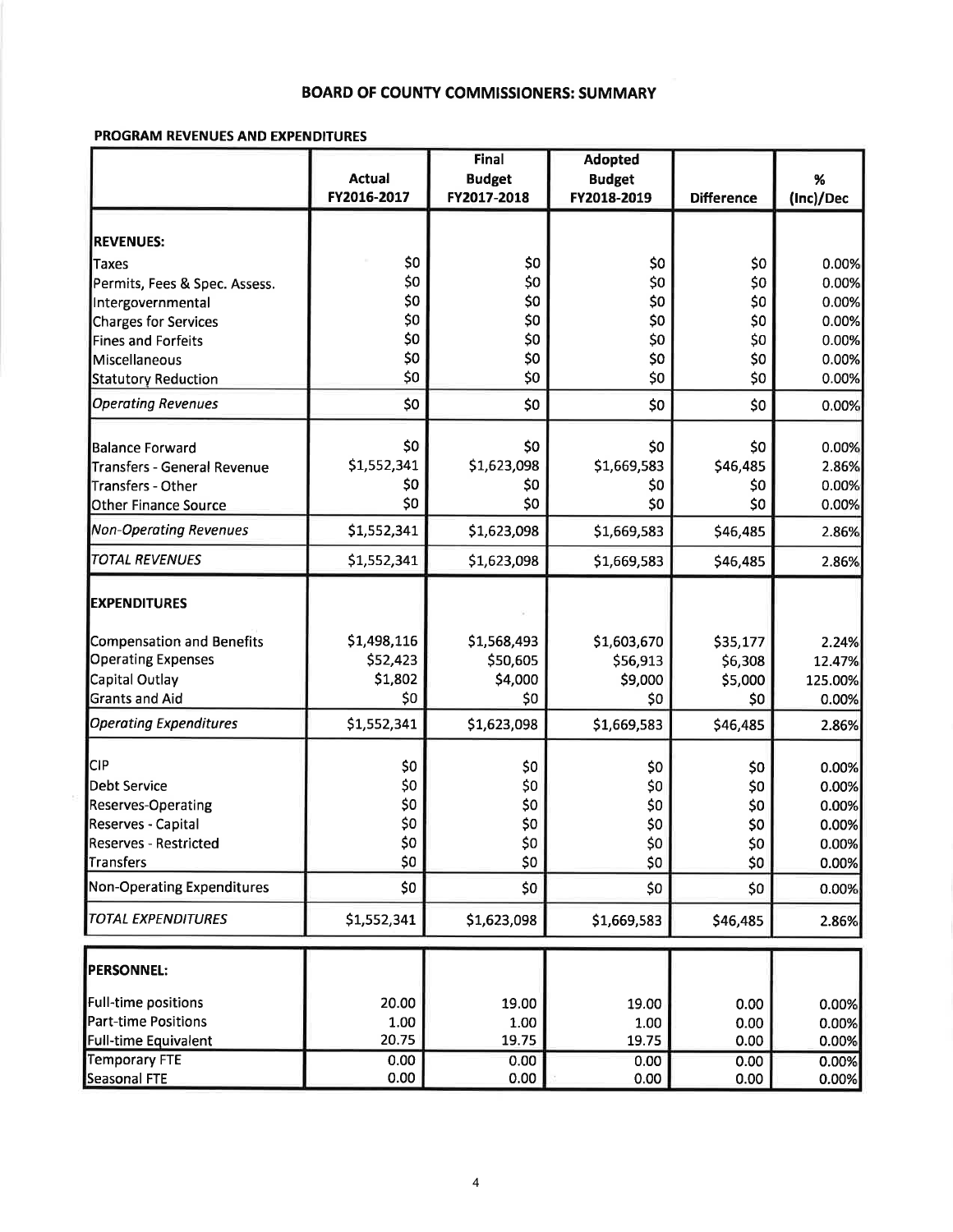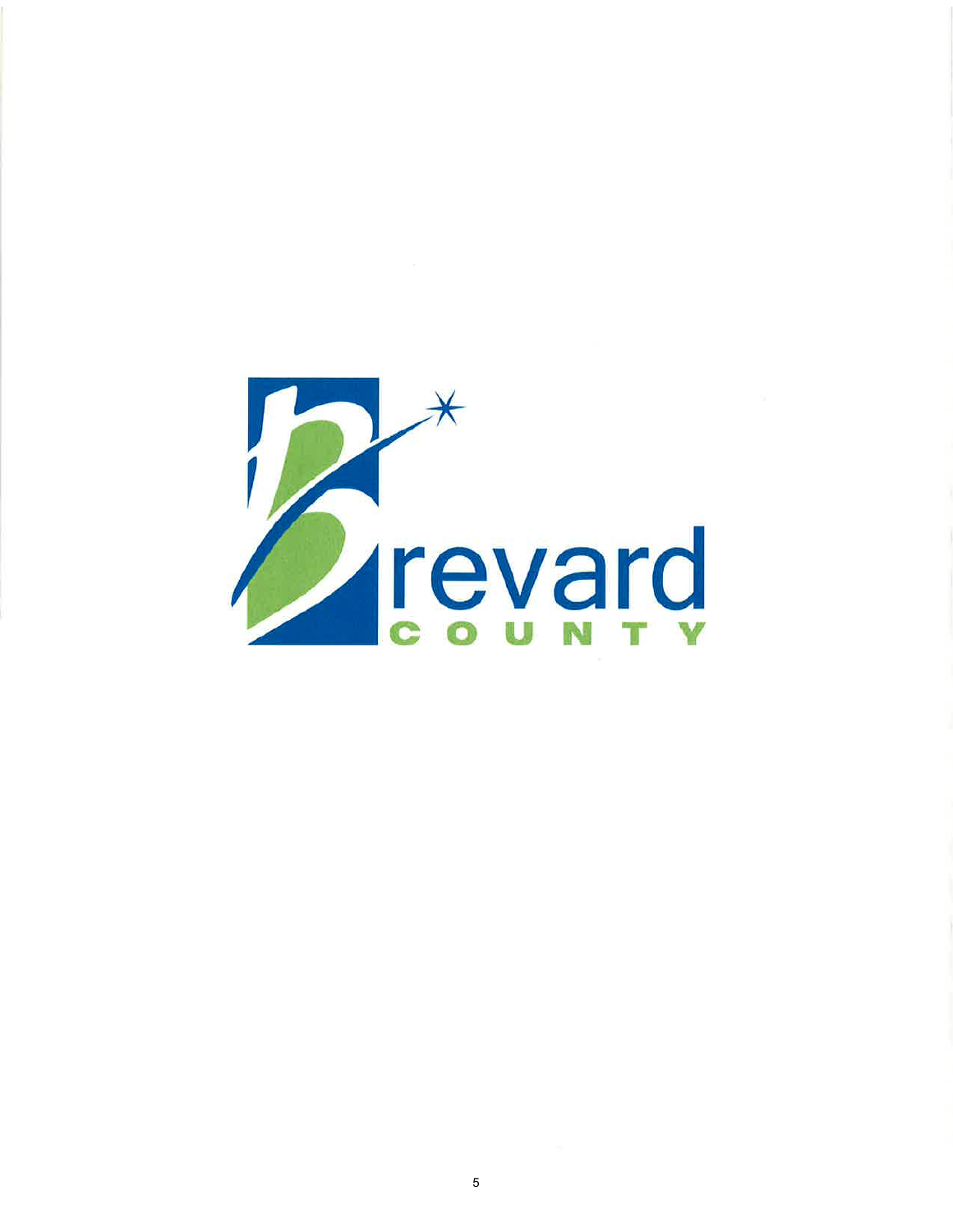# **BOARD OF COUNTY COMMISSIONERS: BUDGET VARIANCES**

| <b>REVENUES</b>                    | <b>VARIANCE</b> | <b>% VARIANCE</b> | <b>EXPLANATION</b>                                                                              |
|------------------------------------|-----------------|-------------------|-------------------------------------------------------------------------------------------------|
| Taxes                              | $50^{\circ}$    | 0.00%             |                                                                                                 |
| Permits, Fees & Spec. Assess.      | \$0             | 0.00%             |                                                                                                 |
| Intergovernmental                  | \$0             | 0.00%             |                                                                                                 |
| <b>Charges for Services</b>        | \$0             | 0.00%             |                                                                                                 |
| <b>Fines and Forfeits</b>          | \$0             | 0.00%             |                                                                                                 |
| <b>Miscellaneous</b>               | \$0             | 0.00%             |                                                                                                 |
| <b>Statutory Reduction</b>         | \$0             | 0.00%             |                                                                                                 |
| <b>Balance Forward</b>             | \$0             | 0.00%             |                                                                                                 |
| <b>Transfers - General Revenue</b> | \$46,485        | 2.86%             | Attributable to Cost of Living Adjustments and FRS rate<br>increases as well as merit increases |
| <b>Transfers - Other</b>           | \$0             | 0.00%             |                                                                                                 |
| <b>Other Finance Source</b>        | \$0             | 0.00%             |                                                                                                 |
|                                    |                 |                   |                                                                                                 |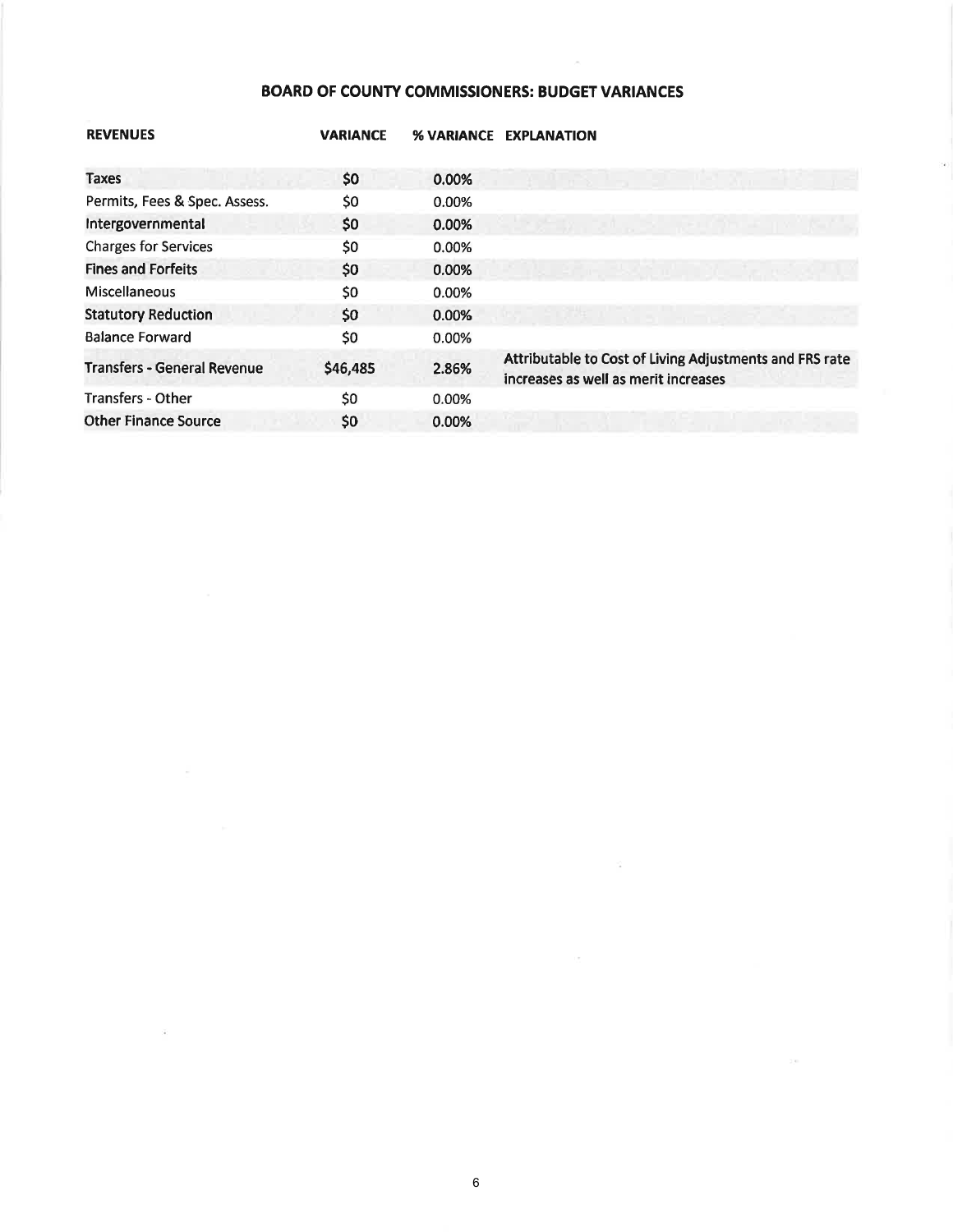# BOARD OF COUNTY COMMISSIONERS: BUDGET VARIANCES

| <b>EXPENDITURES</b>              | <b>VARIANCE</b> | <b>% VARIANCE</b> | <b>EXPLANATION</b>                                                                                                                          |
|----------------------------------|-----------------|-------------------|---------------------------------------------------------------------------------------------------------------------------------------------|
| <b>Compensation and Benefits</b> | \$35,177        | 2.24%             | Attributable to Cost of Living Adjustments and FRS rate<br>increases as well as merit increases                                             |
| <b>Operating Expenses</b>        | \$6,308         | 12.47%            | Primarily due to an increase in Rentals and Leases<br>based on current year trends offset by a reduction in<br>the travel budget            |
| <b>Capital Outlay</b>            | \$5,000         | 125.00%           | I.T. assessment of existing computer inventory<br>determined a need to replace additional computers<br>that have exceeded their useful life |
| <b>Grants and Aid</b>            | \$0             | 0.00%             |                                                                                                                                             |
| <b>CIP</b>                       | \$0             | 0.00%             |                                                                                                                                             |
| Debt Service                     | \$0             | 0.00%             |                                                                                                                                             |
| Reserves-Operating               | \$0             | 0.00%             |                                                                                                                                             |
| Reserves - Capital               | \$0             | 0.00%             |                                                                                                                                             |
| <b>Reserves - Restricted</b>     | \$0             | 0.00%             |                                                                                                                                             |
| <b>Transfers</b>                 | \$0             | 0.00%             |                                                                                                                                             |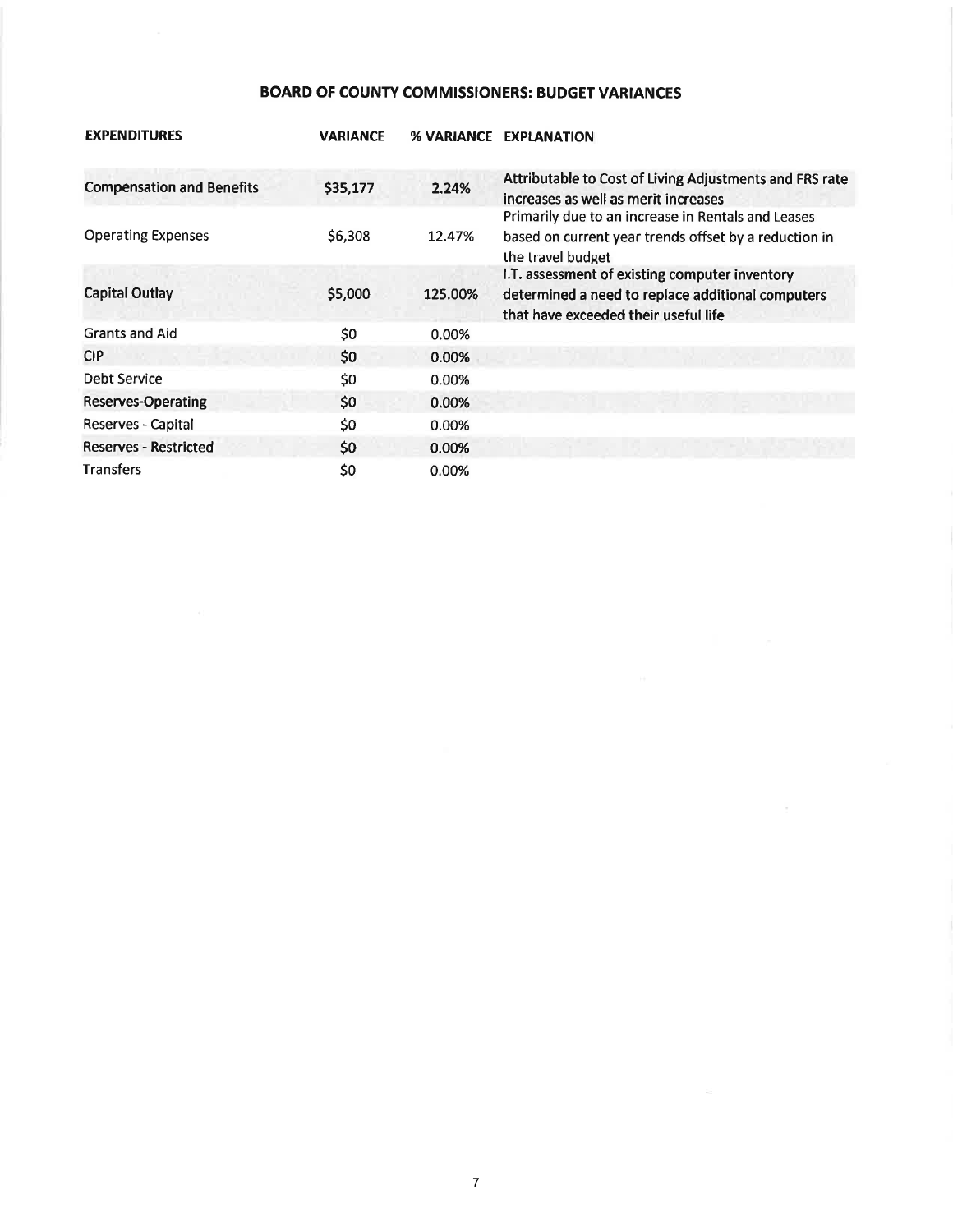# BOARD OF COUNTY COMMISSIONERS TRAVELA & B SUMMARY

Ÿ.

| <b>DESCRIPTION</b>                   | <b>POSITION</b>            | <b>DESTINATION</b> | <b>FUNDING</b><br><b>SOURCE</b> | <b>TOTAL COST</b> |
|--------------------------------------|----------------------------|--------------------|---------------------------------|-------------------|
| <b>BOARD OF COUNTY COMMISSIONERS</b> |                            |                    |                                 |                   |
| <b>Various</b>                       | Commissioners and<br>staff | <b>TBD</b>         | General Fund                    | \$6,500           |
| <b>TOTAL FUNDED FOR DEPARTMENT</b>   |                            |                    |                                 | \$6,500           |

 $\alpha$ 

 $\sim$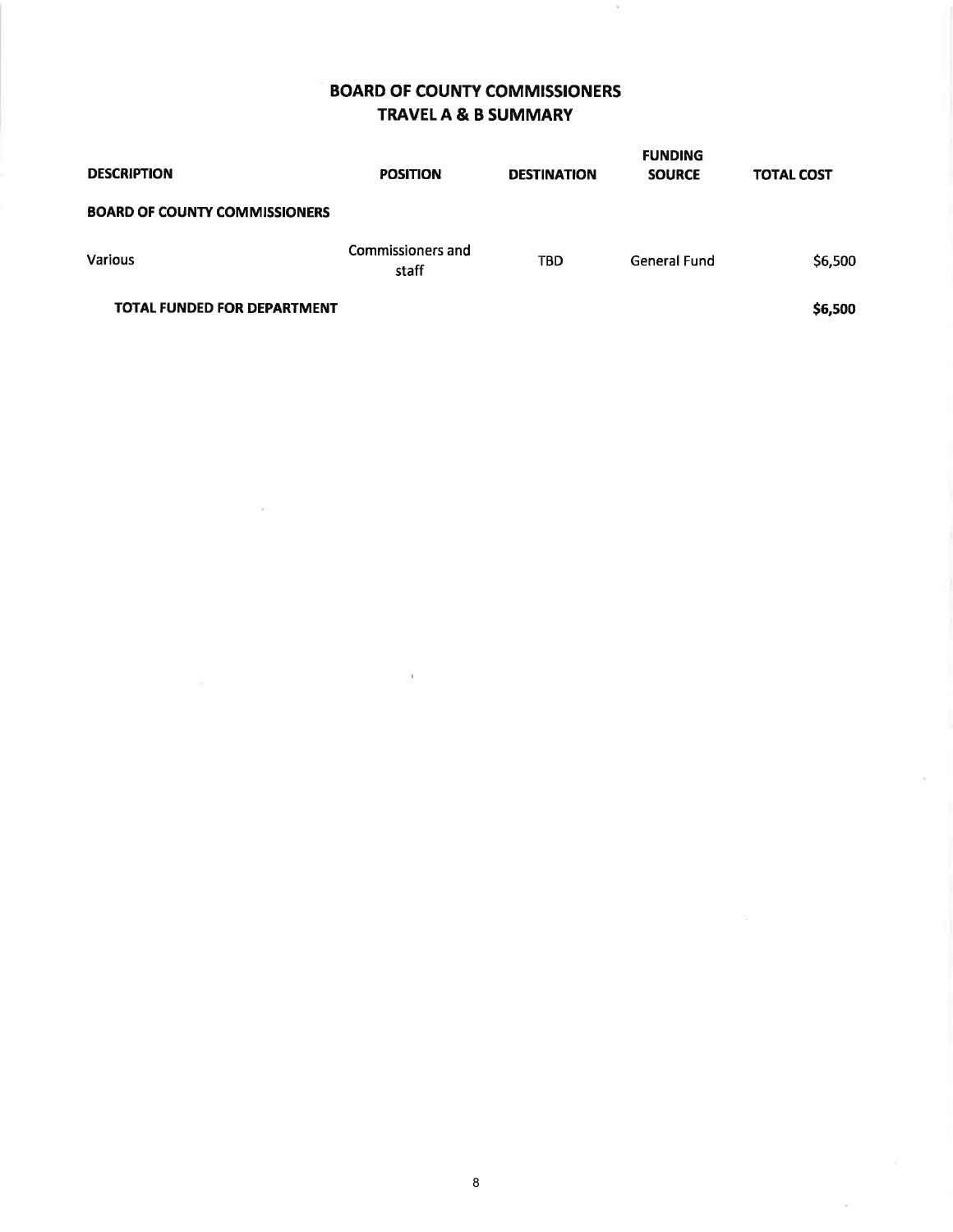# BOARD OF COUNTY COMMISSIONERS CAPITAL OUTLAY SUMMARY $^1$

W.

| <b>DESCRIPTION</b>                  | <b>QUANTITY</b> | <b>UNIT COST</b> | <b>SOURCE</b> | <b>TOTAL COST</b> |
|-------------------------------------|-----------------|------------------|---------------|-------------------|
| <b>BOARD OF COUNTY COMMISSIONS</b>  |                 |                  |               |                   |
| <b>Computers</b>                    | 5               | \$1,800          | General Fund  | \$9,000           |
| <b>TOTAL FUNDED FOR DEPARTMENT:</b> |                 |                  |               | \$9,000           |

l) Equipment with a value in excess of\$1,000 (computers \$750). Approved items may be purchased using existing Public Sector Purchasing Cooperative contracts awarded through full and open competition when in the best interest of the County.